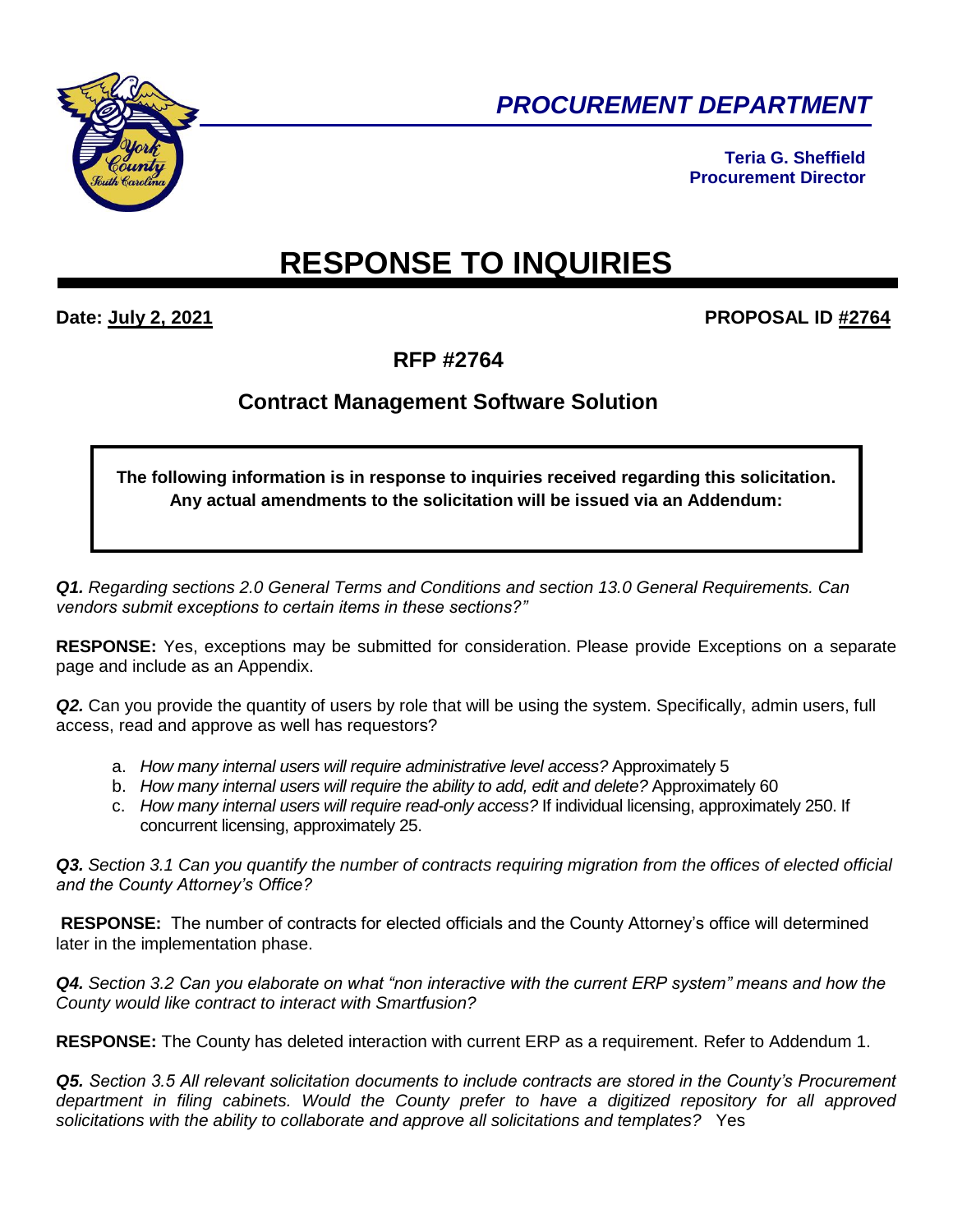*Q6. Section 4.1 "interface with the County's financial and business systems and processes. Can the County elaborate on what functionality / features the County desires for this interface? Does the County require this interface to function in real time or a nightly batch?*

**RESPONSE:** The County has deleted interfacing with current ERP as a requirement. Refer to Addendum 1.

*Q7. Section 5.7 "Digital signature platform is successfully integrated with the system" Does the County wish to implement a system that has an embedded digital signature service?*

**RESPONSE:** The County's intent is to use an Electronic signature option. However, the vendor should provide recommendation for the best solution regarding integration or third party option.

*Q8. Section 6.0 Can the County provide a contract term for this potential agreement or as a minimum indicate how may years the County typically negotiates in term?*

**RESPONSE:** The County typically negotiates an initial term of three years with an option to extend for two additional one year periods. However, the actual contractual terms will be negotiated with the successful vendor.

*Q9. Exhibit A Functional Requirements & Check List Section A1.1.2. Can you elaborate on "language scan"? Is the County looking for Artificial Intelligent Software to find or not find specific language or just the ability to search and report on language?*

**RESPONSE:** It is not the County's intent to include artificial intelligent software as part of the contract management solution. Therefore, the County has deleted language scan as a requirement. Refer to Addendum 1.

*Q10. Exhibit A Functional Requirements & Check List Section A1.1.3. Can you elaborate on "comment assistant"? Is the County looking for the ability to create hover help? Does the county want this capability in a documents collaboration environment? Is the County referring to Microsoft Comment Assistant functionality?* 

**RESPONSE:** The County has deleted "comment assistant" as a requirement. Refer to Addendum 1.

*Q11. Exhibit A Functional Requirements & Check List Section A1.2.6 This requirement specifies emailing end users. Can you elaborate on who these end users are? Are they vendors that you want to send performance reports and surveys to?* 

**RESPONSE:** The intended audience is for internal end users for workflow approval notification.

*Q12. Exhibit A Functional Requirements & Check List Section A1.3.5. Capability to capture track and measure adherence to SLA's. Is this requirement for obligation management?* Yes

*Q13. Exhibit B Technical Requirements Section B.1.7.3 Can the county provide a use case for this requirement? Is the County looking for workflow in support of creating reports?*

**RESPONSE:** It is not the County's intent to create a workflow for reporting purposes.

*Q14. Can the County please clarify or suggest what materials would be approved for the binding of the physical proposal response?*

**RESPONSE**: Please refer to section 9.0 (note - materials other than those identified in item 4 are acceptable)

*Q15. What are the submittal requirements for the additional forms not detailed out in the Submittal Requirements section of this RFP? In other words, how would you like us to submit the Cost Proposal, Non-Collusive Certification, Addenda Acknowledgement and Certification Regarding Immigration Reform and Control forms? Also, supporting documents in reference to responses to the RFP questions/requirements?*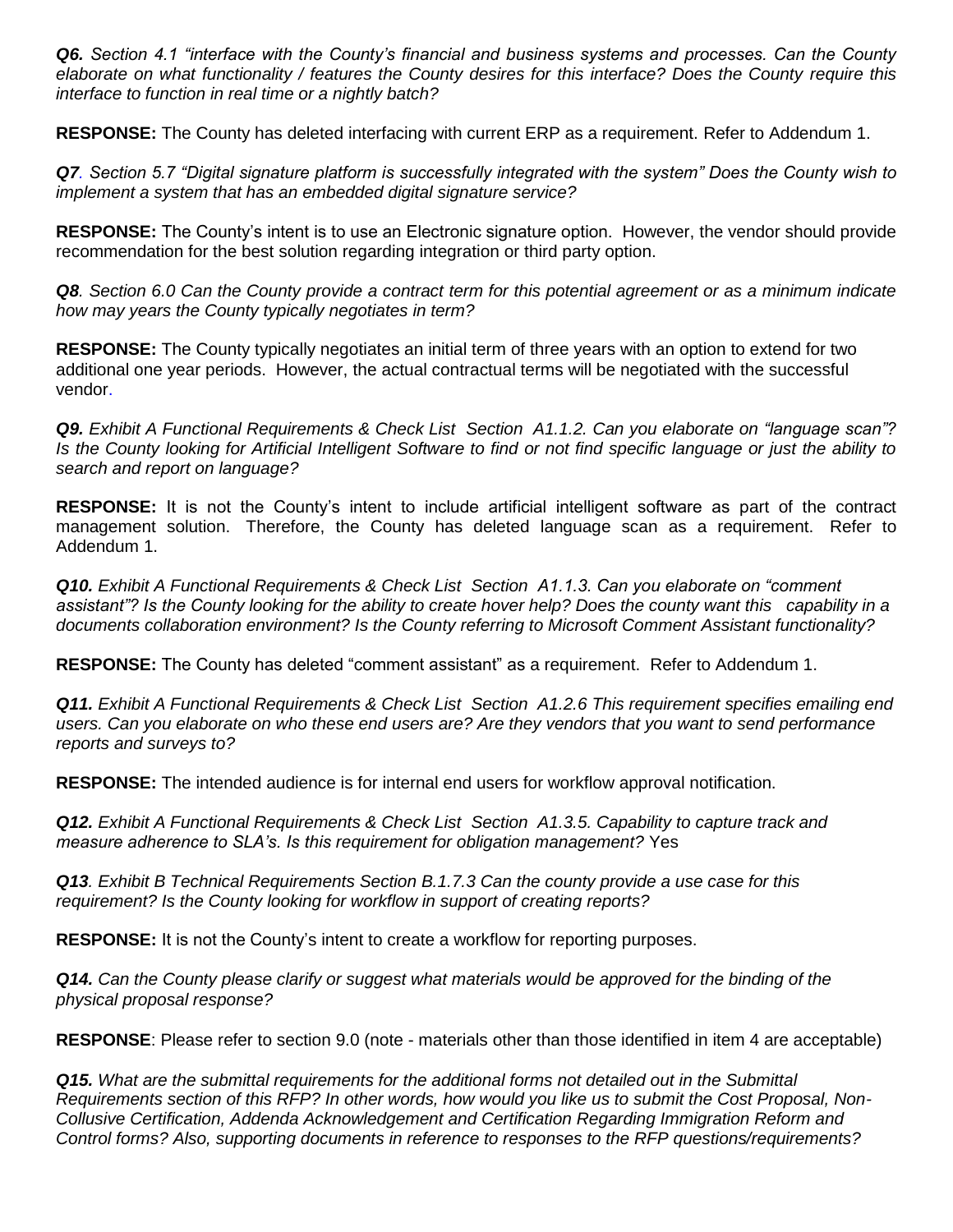**RESPONSE:** Please refer to section 7.1 (see Appendix). Cost proposal must be submitted as defined in section 7.2.

*Q16. The budget for the acquisition of the contract management software and implementation services has been approved, can you please share the County's approved budget details?*

**RESPONSE:** Budget information is not disclosed at this time. However, the project has been approved for acquisition.

*Q17.Can the County provide insight on the timeline or roadmap for future plans to consider additional procurement solutions such as e-Sourcing, e-Procurement, and Vendor Management?* 

**RESPONSE:** The County anticipates the acquisition of additional procurement solutions within the next fiscal budget year and is contingent upon appropriation of funding.

*Q18. Under the Project Intent section, in section 4.1 it is stated that the County is looking for an "integrated contract management system that will provide a standard process for collaborative creation of contracts…" Can you elaborate on the term "Creation of Contracts"? More specifically, is the County looking for a contract management solution to support the departments in the contract authoring process (drafting of the legal document, with capabilities to track changes, provide comments, etc.) or will extensive contract management functionalities suffice?*

**RESPONSE:** The County is seeking a contract management solution that will facilitate departments in the development of the contract authoring process to include (drafting of the legal document, with capabilities to track changes, provide comments, etc.)

*Q19. In section 4.5, we are asked to provide additional information on any e-Sourcing/e-Procurement/Vendor Management solutions (in addition to Contract Management). Will we be evaluated at all on the extent of these additional modules, or will evaluations solely cover the Contract Management capabilities?*

**RESPONSE:**The County will employ a holistic approach in the evaluation of the proposed contract management solution and its compatibility features of interactiing with additional procurement solutions.

*Q20. Would you be open to pricing for the* Contract Management and/or eProcurement System *to be hosted by vendor (SaaS/cloud) or deployed on your organization's server (on-premise)?*

**RESPONSE:** The County will consider both SAAS or on premise solution. However, the vendor should propose only one recommended solution of SAAS *OR* on premise.

*Q21. Confirm the number of Procurement staff at the County and their position.*

**RESPONSE:** 7 (Procurement Director, Procurement Manager, Senior Buyer (2), Procurement Specialist, Courier (2)

*Q22. [For bids that require Tier 1 support for vendors/clients using the Gateway] How many vendors/clients is your organization currently managing?* NA

## *Q23. User Licensing*

- a. *How many total users?* Approximately 250
- *b. How many internal users will require administrative level access?* Approximately 5
- *c. How many internal users will require the ability to add, edit and delete?* Approximately 60
- *d. How many internal users will require request only access?* Please elaborate on questioning for clarification.
- *e. How many internal users will require read-only access?* Approximately 250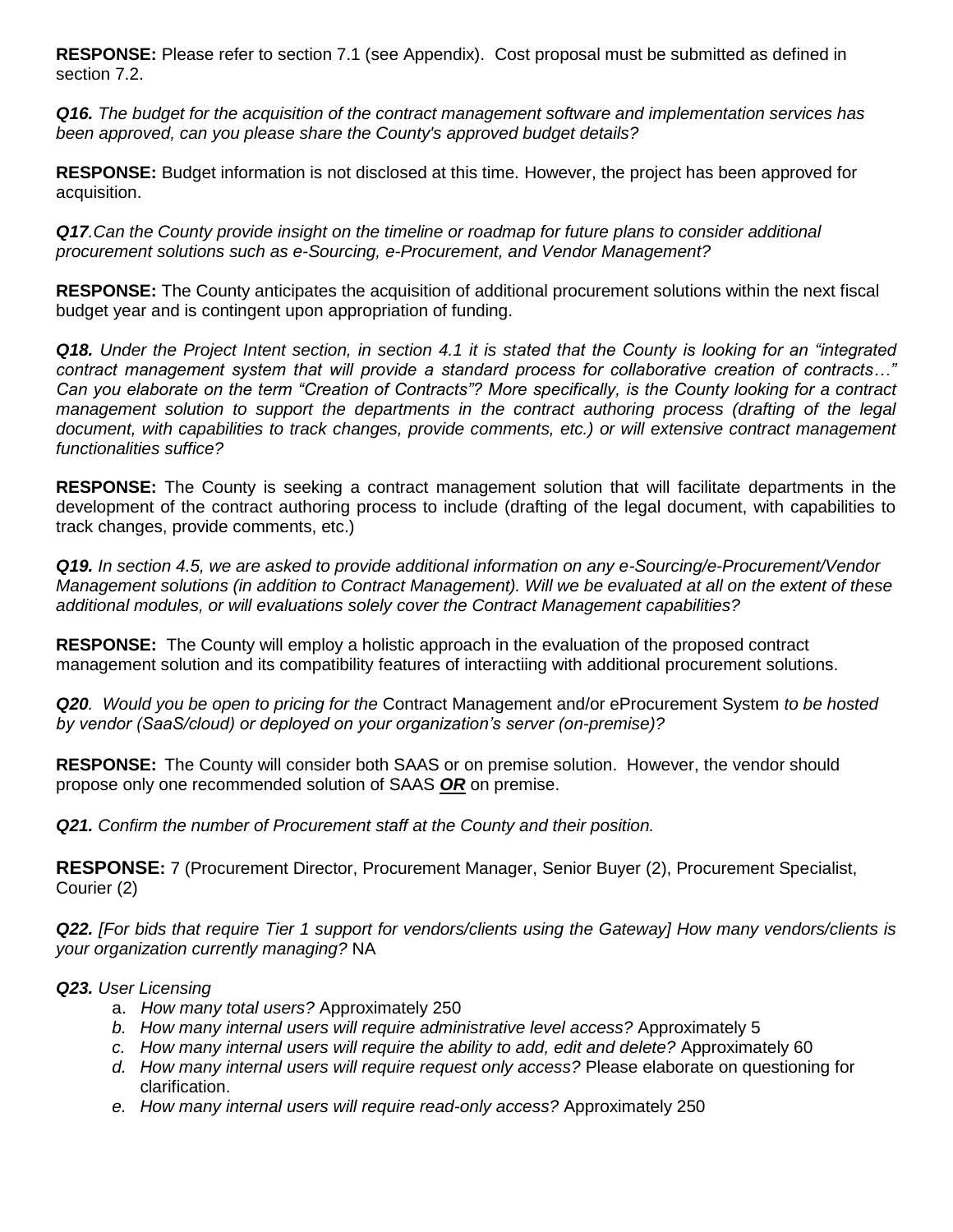*Q24. How many internal users do you project will require access to the system at any given time?*

**RESPONSE:** Approximately 25 (if concurrent licensing)

*Q25. Does your organization require data import services? If so, please expand upon the data migration / importing requirements for the Contract Management Software and/or eProcurement System? (Such as record info, employee lists, vendor lists, etc.)*

**RESPONSE:** Data import services will be required during the initial implementation (i.e. solicitations and contract documents)

*Q26. Data Import*

- *a. How many total electronic files (PDF, MS Word, etc) in current/legacy system into the Contract Management Software and/or eProcurement System?* The County does not have a current contract management module.
- *b. How many total electronic files in current/legacy system? (rows in the exported spreadsheet)* NA
- *c. Where are the legacy (historic) electronic contract files currently stored? (shared folders, Sharepoint, document management system, paper, etc)* Current documents are stored in shared folders and paper files.

*Q27. Can you please expand upon your preferences to integrate with [specified third-party system(s)]? Please provide system details (system name and version, database used, scope of use, home-grown or commercial) if applicable.*

**RESPONSE:** The County has deleted integration with current ERP as a requirement. Refer to Addendum1.

*Q28. Are there any additional systems that may require a one-time data import such as a legacy Contract Management/e-Procurement system?* No

a*. If so, please provide the system name, version, scope of use, the total number of contract records and files being imported into the system and SOAP/REST API, if available*. NA

*Q29. What data will your organization be passing in the data integration between the Contract Management Solution and/or eProcurement System and [specified third-party system(s)?* NA

*Q30*. *Are the other systems installed/deployed on your organization's server(s) or is the vendor hosting the software (cloud/SaaS)?* NA

*Q31. Does [third-party system(s)] have one of the following available for integration and your organization has licensed access: SOAP API, REST API?* NA

**Q32.** *What documents/contract types would you like to author within the system (number of templates)?*

**RESPONSE:** The County's intent is to configure templates internally.

- *Q33. Do you require professional services to configure templates?* No a. If so, how many would be required for the awarded vendor to configure? NA
- *Q34. Do you require professional services to configure workflow processes?* No *a. If so, how many would be required for the awarded vendor to configure?* NA
- *Q35. Can you please provide additional details about your organization's workflow/approval processes?*

**RESPONSE:** It is anticipated that this process will be configured and managed internally.

*a. Can you please provide number of steps and examples?* NA, workflow will be established internally.